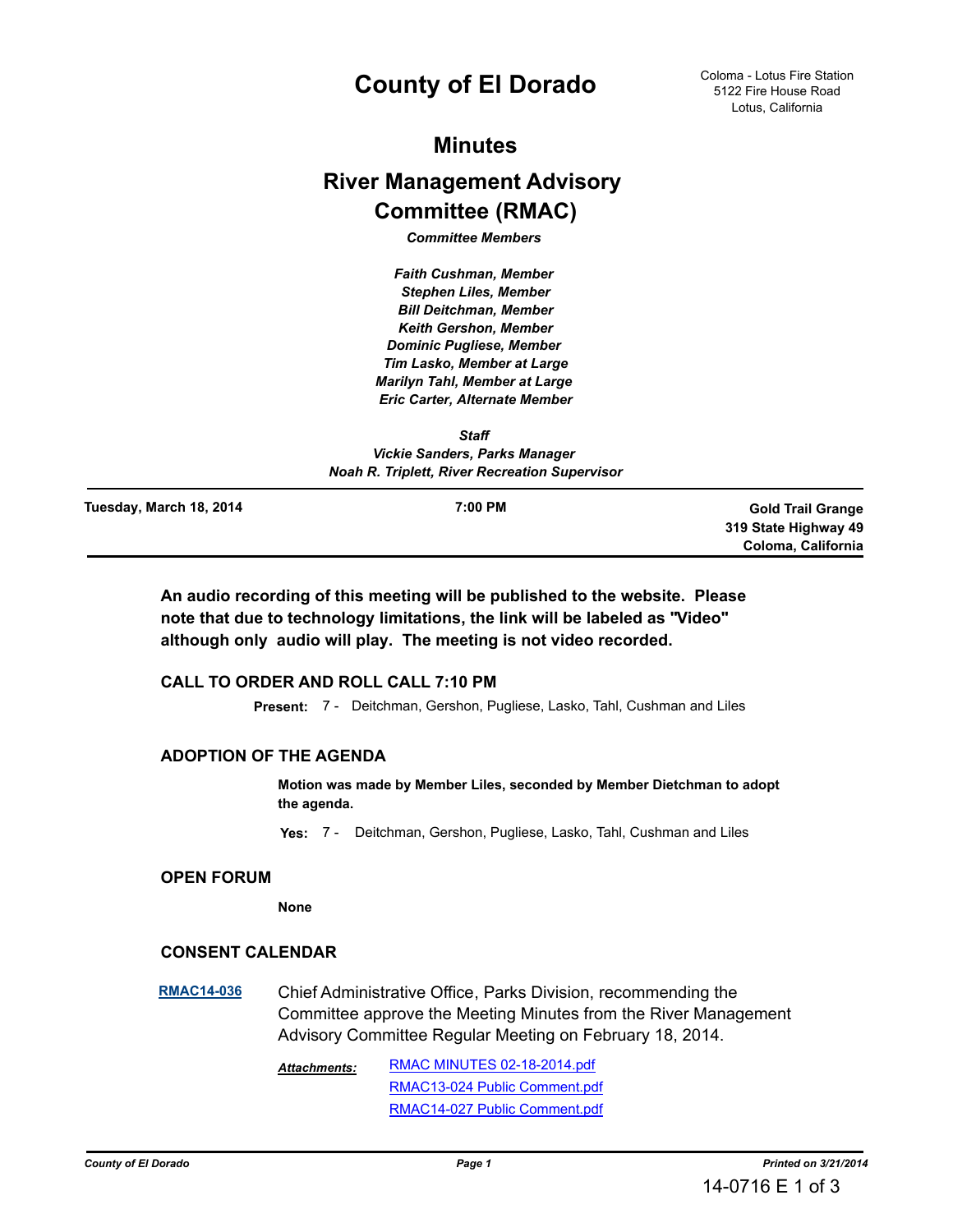**Motion was made by Member Liles, seconded by Member Dietchman to approve the regular meeting minutes from February 18, 2014.**

- **Yes:** 4 Deitchman, Tahl, Cushman and Liles
- **Abstained:** 3 Gershon, Pugliese and Lasko

#### **DISCUSSION ITEMS**

# **[RMAC14-035](http://eldorado.legistar.com/gateway.aspx?m=l&id=/matter.aspx?key=17844)** Chief Administrative Office, Parks Division, recommending the Committee provide recommendations on the following:

- 1) Banning of alcohol on Holidays and Holiday Weekends on the South Fork of the American River, and:
- 2) Glass Ban within 100' of the South Fork of the American River, and:
- 3) Other river management concerns relating to the possible low water conditions on the South Fork of the American River below Chili Bar Dam.
- [RMAC14-035 AlcoholBanMemo.pdf](http://ElDorado.legistar.com/gateway.aspx?M=F&ID=fe71b7ee-dc9c-4448-b2de-7a9e54f160bf.pdf) [RMAC14-035 GlassBanOrd.Memo.pdf](http://ElDorado.legistar.com/gateway.aspx?M=F&ID=ff8ddb72-3602-4e32-aebd-37d887c28622.pdf) [RMAC14-035 Public Comment.pdf](http://ElDorado.legistar.com/gateway.aspx?M=F&ID=056af8a5-eed1-4959-a534-f0a23e4e4894.pdf) [RMAC14-035 Public Comment\(2\).pdf](http://ElDorado.legistar.com/gateway.aspx?M=F&ID=ce509792-1c61-4457-b18e-b4a46654d879.pdf) *Attachments:*

*Public Comment: N. Rangel, H. Mercado, M. Osborne, J. White, M. Lane, K. Mulvany, H. Schwietzer, B. Center, R. Briggs*

**Member Lasko made a Motion, seconded by Member Gershon, to Request the Board of Supervisors to Ban Alcohol in perpetuity on the South Fork of the American River.**

**Yes:** 7 - Deitchman, Gershon, Pugliese, Lasko, Tahl, Cushman and Liles

**Member Pugliese made a Motion, seconded by Member Gershon, to approve Option 3 in its entirety (Make a presentation to the BOS to direct staff to prepare a Glass Ban Ordinance banning glass within 100' of the waterline of the South Fork of the American River for County Parks along the 21 mile section of river below Chili Bar Dam in addition to requesting the the BOS request CalTrans to ban glass within 100' of the waterline of the South Fork of the American at Highway 49 and 193 bridge crossings) and to include making a recommendation that the BLM adopt a a similar ban.**

**Yes:** 7 - Deitchman, Gershon, Pugliese, Lasko, Tahl, Cushman and Liles

# **COMMITTEE MEMBER COMMENTS AND ANNOUNCEMENTS**

**None**

#### **STAFF COMMENTS AND ANNOUNCEMENTS**

#### **None**

## **ADJOURNMENT 8:50 PM**